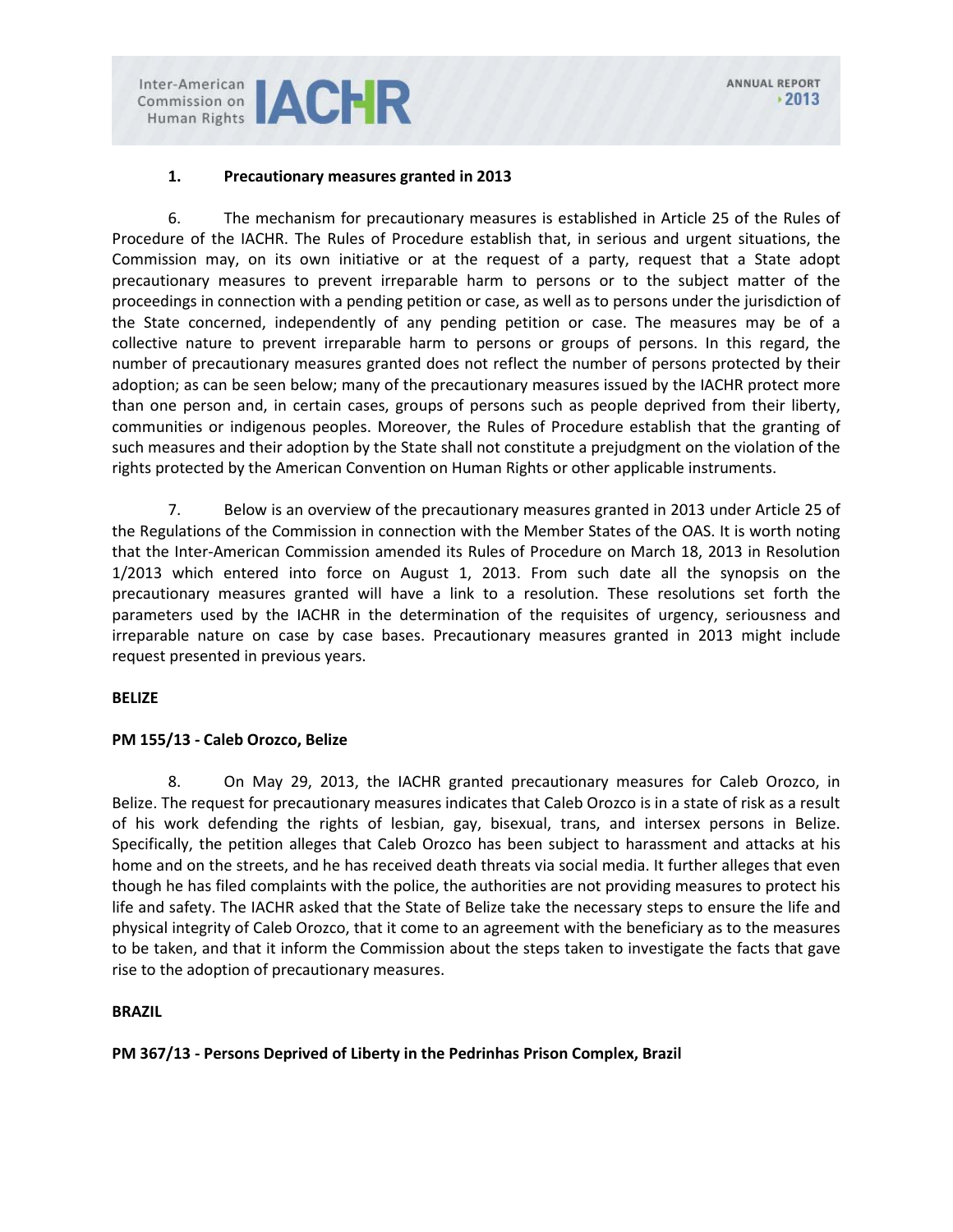9. The December 16, 2013, the Commission requested the adoption of precautionary measures in favor of persons deprived of liberty in the Pedrinhas Prison Complex in Brazil. The request for precautionary measures alleges that these people would be at a risk due to violence. After analyzing the arguments of fact and law submitted by the applicants and by the State, the Commission considers that the information presented suggests that persons deprived of liberty in the Prison Complex Pedrinhas are in a seriousness and urgent situation, given that their lives and personal integrity could be threatened and at risk. Consequently, in accordance with Article 25 of the Regulations of the Commission, the Commission requested the State of Brazil to take the necessary measures to prevent the loss of life and damage to personal integrity of persons deprived of liberty in the Prison Complex pedrinhas ; immediately to reduce levels of overcrowding, and to investigate the facts that led to the adoption of this precautionary measure to prevent its recurrence. Read the resolution [here.](http://www.oas.org/en/iachr/decisions/pdf/Resolution11-13(MC-367-13).pdf)

## **MC 8/13 - Persons Deprived of Liberty at the Porto Alegre Central Prison, Brazil**

10. On December 30, 2013, the IACHR requested that precautionary measures be adopted for persons deprived of liberty at the Porto Alegre Central Prison (PCPA), in Brazil. The request for precautionary measures alleges that these individuals are at risk due to poor detention conditions, extreme overcrowding, and lack of State control over various parts of the facility, among other situations, all of which could affect the prisoners' right to life and personal integrity. After analyzing the allegations of fact and law submitted by the petitioners and the State, the Commission believes that the information presented suggests that the situation of those deprived of liberty at the PCPA is serious and urgent, as their lives and physical integrity are said to be at grave risk. Therefore, pursuant to Article 25 of the IACHR Rules of Procedure, the Commission asked the State of Brazil to adopt the necessary measures to protect the lives and personal integrity of the inmates at the Porto Alegre Central Prison; provide hygienic conditions at the facility and adequate medical treatment for the inmates, in line with whatever medical conditions they may have; and implement measures designed to recover security control over all areas of the prison, following international human rights standards and protecting the lives and personal integrity of all the inmates. Read resolution i[n here.](http://www.oas.org/en/iachr/decisions/pdf/Resolution14-13(MC-8-13).pdf)

#### **COLOMBIA**

#### **PM 186/13 – Carlos Eduardo Mora y familia, Colombia**

11. On October 3, 2013 the IACHR requested the adoption of precautionary measures in favor of Carlos Eduardo Mora, who is a corporal of the National Army of Colombia, in the intelligence specialty and is currently in active duty. The request for precautionary measures affirms that Carlos Eduardo Mora and his family allegedly face a risk situation due the participation of the corporal as a witness in the trials related to the presumed extrajudicial executions, supposedly perpetrated by members of the Army of Colombia. The Colombian State provided information about the case on September 19 2013. Te Commission concluded that Carlos Eduardo Mora and his nuclear family are in a situation of seriousness and urgency, since their rights to life and personal integrity are presumably threatened and at serious risk. According to Article 25 of its Rule of Procedure, the Commission requested the State of Colombia to adopt the necessary measures to preserve the life and the personal integrity of Carlos Eduardo Mora and his nuclear family and to agree on the measures to be adopted with the beneficiaries, taking into account the role as witness of Carlos Eduardo Mora, the nature of the procedure in which he is involved and the fact that he is an active member of the Army. Likewise, the Commission requested the State to report on the actions taken to investigate the facts that gave rise to the precautionary measures, in order to prevent its repetition. Read Resolutio[n here.](http://www.oas.org/en/iachr/decisions/pdf/Resolution3-13(MC-186-13).pdf)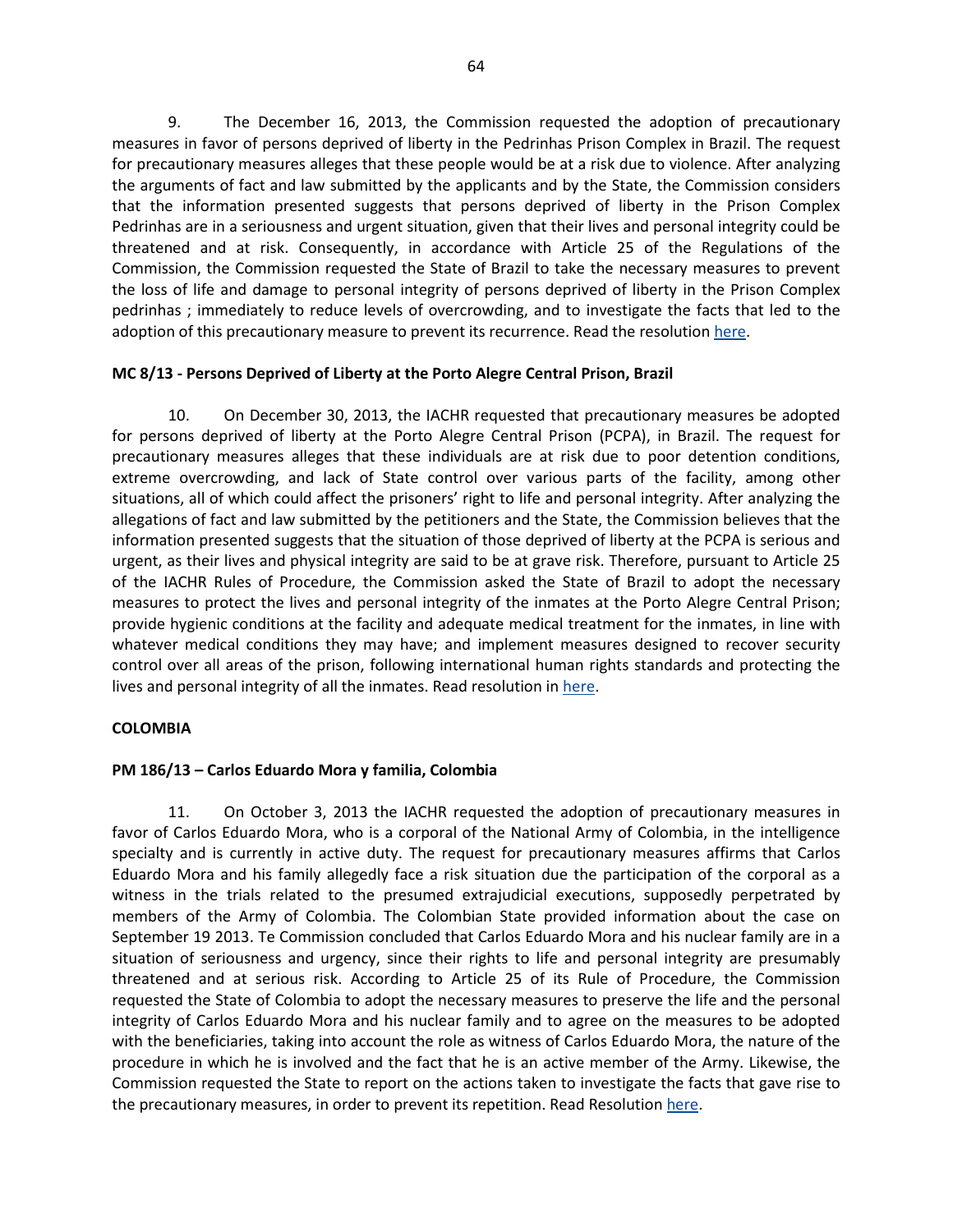## **PM 301/13 – Buenaventura Hoyos Hernández, Colombia**

12. On October 4, 2013, the Commission requested the adoption of precautionary measures pursuant to Article 25 (1) of its Rules of Procedure, in order to avoid irreparable harm to Buenaventura Hoyos Hernández, 18 years old, who is allegedly in a serious and urgent situation, since his rights to life and personal integrity are allegedly at risk, given that to this date his whereabouts or fate are not known. The Commission requested the State of Colombia to adopt the necessary measures to determine the status and whereabouts of Buenaventura Hernández Hoyos, in order to protect his rights to life and personal integrity. The Commission also requested the State to report on the actions taken to investigate the facts that led to the adoption of this precautionary measure. Read the Resolution [here.](http://www.oas.org/en/iachr/decisions/pdf/Resolution10-13(MC-304-13).pdf)

## **CUBA**

## **PM 34/13 - X, Cuba**

13. On February 14, 2013, the IACHR granted precautionary measures in favor of X, in Cuba. The IACHR withholds her identity because she is a minor. The request for precautionary measures alleges that X, 15 years old, was attacked as a consequence of defending a member of the "Damas de Blanco" ("Ladies in White"), who is a relative of the child. The request alleges that the child was attacked with a knife, on November 4, 2012, by a relative of a Police Captain. In addition, it alleges that in January 2013, psychologists of the Department of Legal Medicine conducted an interrogation to the child, without the presence of her mother, allegedly in an attempt to make her change her account of what had happened. The request also alleges that State authorities threatened to commit her to a mental hospital. The IACHR requested that the State of Cuba adopt the necessary measures to guarantee the life and physical integrity of X, to adopt the measures in consultation with the beneficiary and her representatives, and to inform on the actions taken to investigate the facts that led to the adoption of precautionary measures.

## **PM 424/12 - Josvany Melchor Rodríguez, Cuba**

14. On April 29, 2013, the IACHR granted precautionary measures in favor of Josvany Melchor Rodríguez, in Cuba. The request for precautionary measures indicates that Josvany Melchor Rodríguez suffers allegedly from a mental disability and is currently deprived of liberty in Prison 1580, in San Miguel de Padrón, La Habana. The request alleges that Josvany Melchor Rodríguez is supposedly in a risk situation to his life, personal integrity and health. According to the information presented, Josvany Melchor Rodríguez allegedly suffers from kidney problems, chronic gastritis, parasites and is supposedly vomiting blood, among other health conditions, that would be exacerbated due to the presumably deficient detention conditions and the lack of adoption of especial measures in view of his disability. The applicants affirm that although the mother of the beneficiary had supposedly turned to the competent authorities, no measures were adopted on this regard. The IACHR requested the State of Cuba to adopt the necessary measures to provide Josvany Melchor Rodríguez with specialized health care, taking into consideration his personal circumstances and needs, in correspondence with the conditions of his pathologies and his mental disability; and to agree on the measures to be adopted with the beneficiaries and his representatives.

## **PM 245/13 – Iván Hernández Carrillo, Cuba**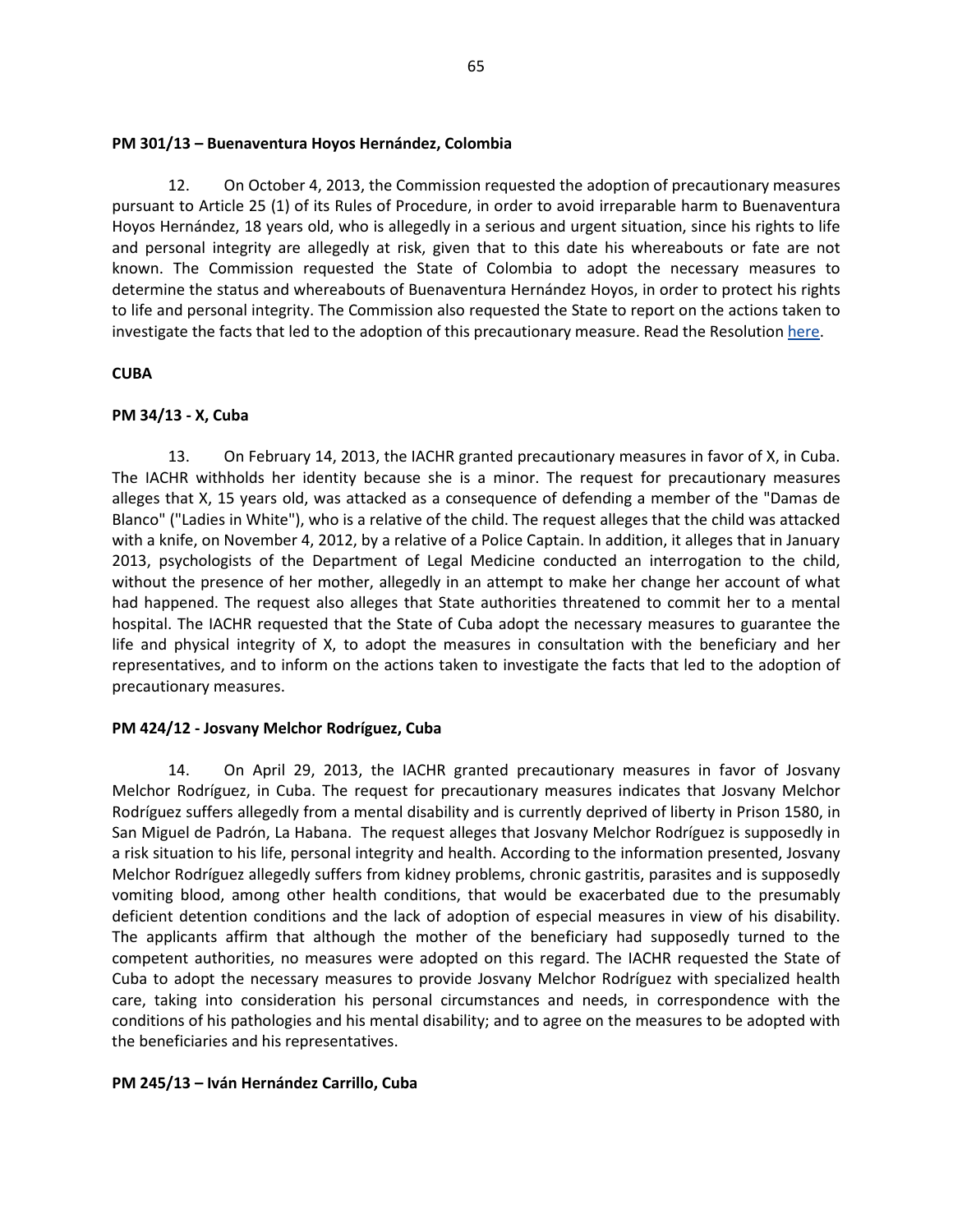15. On October 28, 2013, the IACHR requested that precautionary measures be adopted for Iván Hernández Carrillo, in Cuba. The request for precautionary measures received by the Commission on August 1, 2013, alleges that Iván Hernández Carrillo—reportedly a journalist serving as Secretary General of the Confederation of Independent Workers of Cuba—is at risk and has been the target of physical attacks, threats, arrests, and acts of intimidation perpetrated by agents of Cuba's Department of State Security, as a result of his work as a human rights defender. The petitioners provided additional information on August 27 and September 18, 2013. On August 3, 2013, the IACHR requested information from the State. As of the date the Commission adopted the resolution on precautionary measures, the State had not responded to the request for information. After analyzing the allegations of fact and law submitted by the petitioners, the Commission believes that the information presented suggests that Iván Hernández Carrillo's situation is serious and urgent. Therefore, pursuant to Article 25 of the IACHR Rules of Procedure, the Commission asked the State of Cuba to adopt the necessary measures to protect the life and personal integrity of Iván Hernández Carrillo; reach agreement with the beneficiary and his representatives on the measures to be adopted; and inform the Commission as to the steps taken to investigate the incidents that gave rise to the adoption of this precautionary measure so that they do not happen again. Read the resolutio[n here.](http://www.oas.org/en/iachr/decisions/pdf/Resolution5-13(MC-245-13).pdf)

## **PM 264/13 – Damas de Blanco, Cuba**

16. On October 28, 2013, the IACHR requested that precautionary measures be adopted for the members of the organization "Damas de Blanco" ("Ladies in White"), in Cuba. The request for precautionary measures received by the Commission on August 13, 2013, alleges that the members of "Damas de Blanco" are targets of threats, harassment, and acts of violence in retaliation for their peaceful demonstrations to draw attention to the situation of political dissidents in Cuba. The petitioners provided additional information on September 17 and 26. After analyzing the allegations of fact and law submitted by the petitioners, the Commission believes that the information presented suggests that the situation of the members of "Damas de Blanco" is serious and urgent, as their lives and personal integrity are reportedly being threatened and are at serious risk. Therefore, pursuant to Article 25 of the IACHR Rules of Procedure, the Commission asked the State of Cuba to adopt the necessary measures to protect the lives and personal integrity of the members of the organization "Damas de Blanco"; reach agreement with the beneficiaries and their representatives on the measures to be adopted; and inform the Commission as to the steps taken to investigate the incidents that gave rise to the adoption of this precautionary measure so that they do not happen again. Read the resolution [here.](http://www.oas.org/en/iachr/decisions/pdf/Resolution6-13(MC-264-13).pdf)

#### **PM 410/13 - José Luis Zubmaguera Miranda y su familia, Cuba**

17. On November 21, 2013, the IACHR requested that precautionary measures be adopted in favor of José Luis Zubmaguera Miranda and his family, in Cuba. The request for precautionary measures received by the Commission on November 14, 2013, alleges that José Luis Zubmaguera Miranda had been shot 7 times by police officers, in the context of his detention during an investigation on a stolen bicycle. The applicants affirm that his relatives, who supposedly witnessed these facts, are presumably subject to a series of intimidations perpetrated by police officers due to the complaints filed in this regard. After analyzing the factual and legal arguments put forth by the applicants, the Commission considers that the information presented shows prima *facie* that José Luis Zubmaguera Miranda and his family are in a serious and urgent situation, as their lives and personal integrity are threatened and at severe risk. Consequently, in compliance with Article 25 of its Rule of Procedure, the Commission requested the State of Cuba to adopt the necessary measures to preserve the life and the personal integrity of José Luis Zubmaguera Miranda and his family, to agree on the measures to be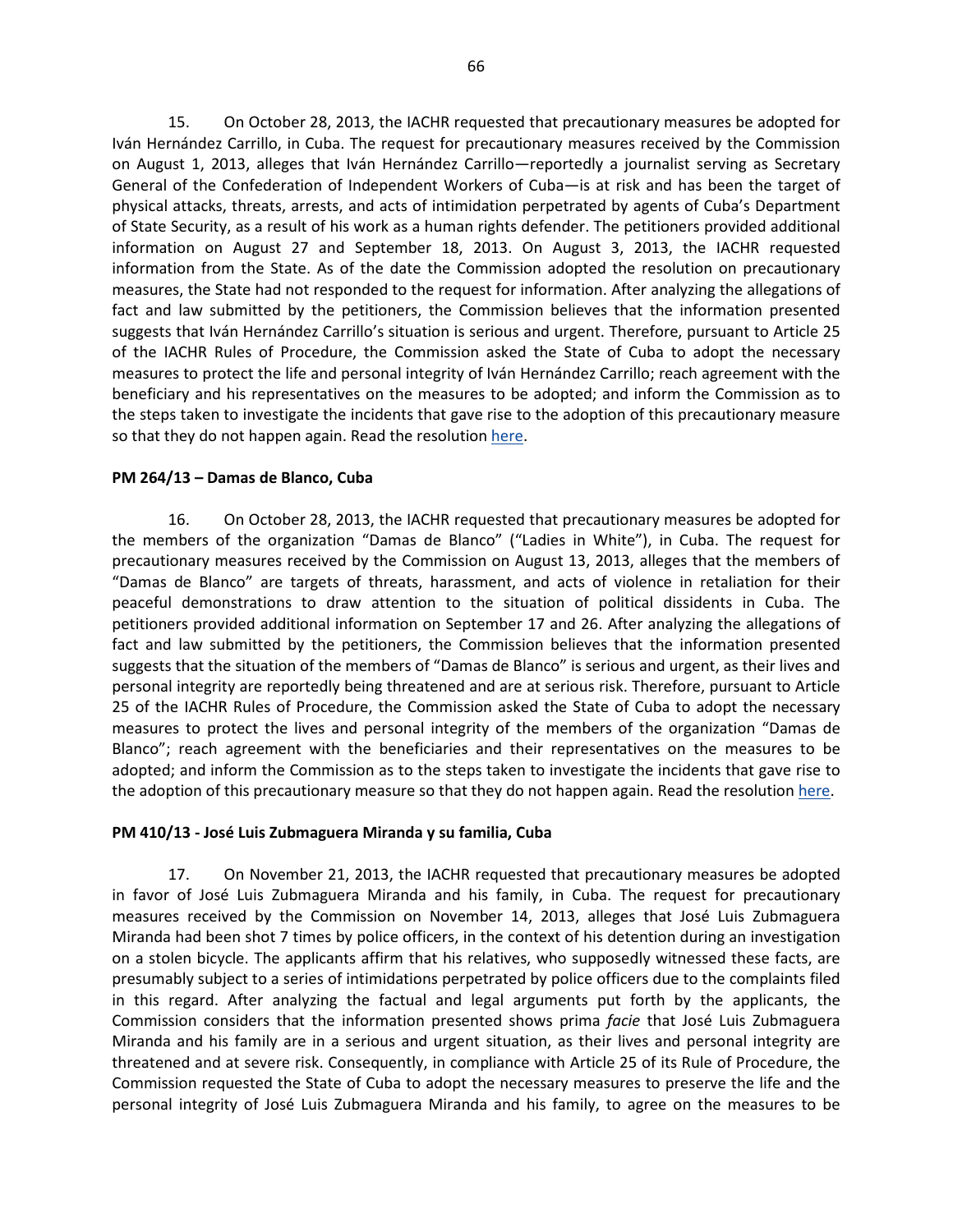adopted with the beneficiaries and his representatives and to inform the Commission as to the steps taken to investigate the incidents that gave rise to the adoption of this precautionary measure so that they do not happen again. Read the resolution [here](http://www.oas.org/en/iachr/decisions/pdf/Resolution9-13(MC-410-13).pdf) .

#### **DOMINICAN REPUBLIC**

## **PM 279/12 – Luisa Fransua, Rafael Toussaint, et al., Dominican Republic**

18. On June 10, 2013, the IACHR granted precautionary measures for Luisa Fransua, Rafael Toussaint, and another 48 individuals and their 32 children, in the Dominican Republic. According to information provided by those seeking the precautionary measures, the beneficiaries of this measure are being denied birth records, identity cards, and voter IDs, or their documents are being withheld or invalidated. They indicate that this situation is blocking their access to basic services, allegedly impeding the exercise of their rights, especially their rights to health and education. The petitioners maintain that the individuals identified in the request for precautionary measure could be deported to Haiti at any time. The IACHR asked the State of the Dominican Republic to adopt the necessary measures to ensure the protection of Luisa Fransua, Rafael Toussaint, and another 48 individuals and their 32 children, so as to keep them from being expelled or deported from the territory of the Dominican Republic, and to take the necessary steps so that the beneficiaries and their children have access to identification documents that guarantee them access to basic services such as education and health, until such time as the Commission rules on the petitions before it. The IACHR also asked the State of the Dominican Republic to reach agreement with the beneficiaries and their representatives on the measures to be adopted. This precautionary measure was also granted because the beneficiaries are also the alleged victims in petitions presented to the Commission, which have been registered with the numbers 1960-12 and 389- 13. In this sense, the decision to grant this precautionary measure seeks to ensure that the Commission's eventual decisions on the merits of these petitions do not become abstract.

#### **El SALVADOR**

#### **PM 114/13 - B, El Salvador**

19. On April 29, 2013, the IACHR granted precautionary measures in favor of "B," in El Salvador. The identity of the beneficiary is kept confidential at the request of the petitioners and/or beneficiary. The request for precautionary measures alleges that the Ministry of Health and the Committee of the hospital where "B" has been admitted have determined that "B" suffers from various pathologies, that her pregnancy has a high risk of death for the mother, and that the fetus is anencephalic. In addition, it alleges that those health authorities have determined that the effect of time without the implementation of the recommended medical treatment could affect the rights to life, integrity and health of the mother. The petitioners expressed that, even though they had requested the State authorities, including the Supreme Court of Justice, that the treatment recommended by the specialized doctors be given, there is no final answer to date. After requesting information to the State, which ratified that there is still no definite response from the State authorities, the IACHR granted precautionary measures to protect the life, personal integrity and health of "B." Specifically, the Inter-American Commission requested the State of El Salvador to adopt the necessary measures to implement the treatment recommended by the Medical Committee of the National Hospital Specialized in Maternity "Dr. Raúl Arguello Escalón," aiming to protect the life, personal integrity and health of "B," and that any measure is adopted in consultation with the beneficiary and her representatives.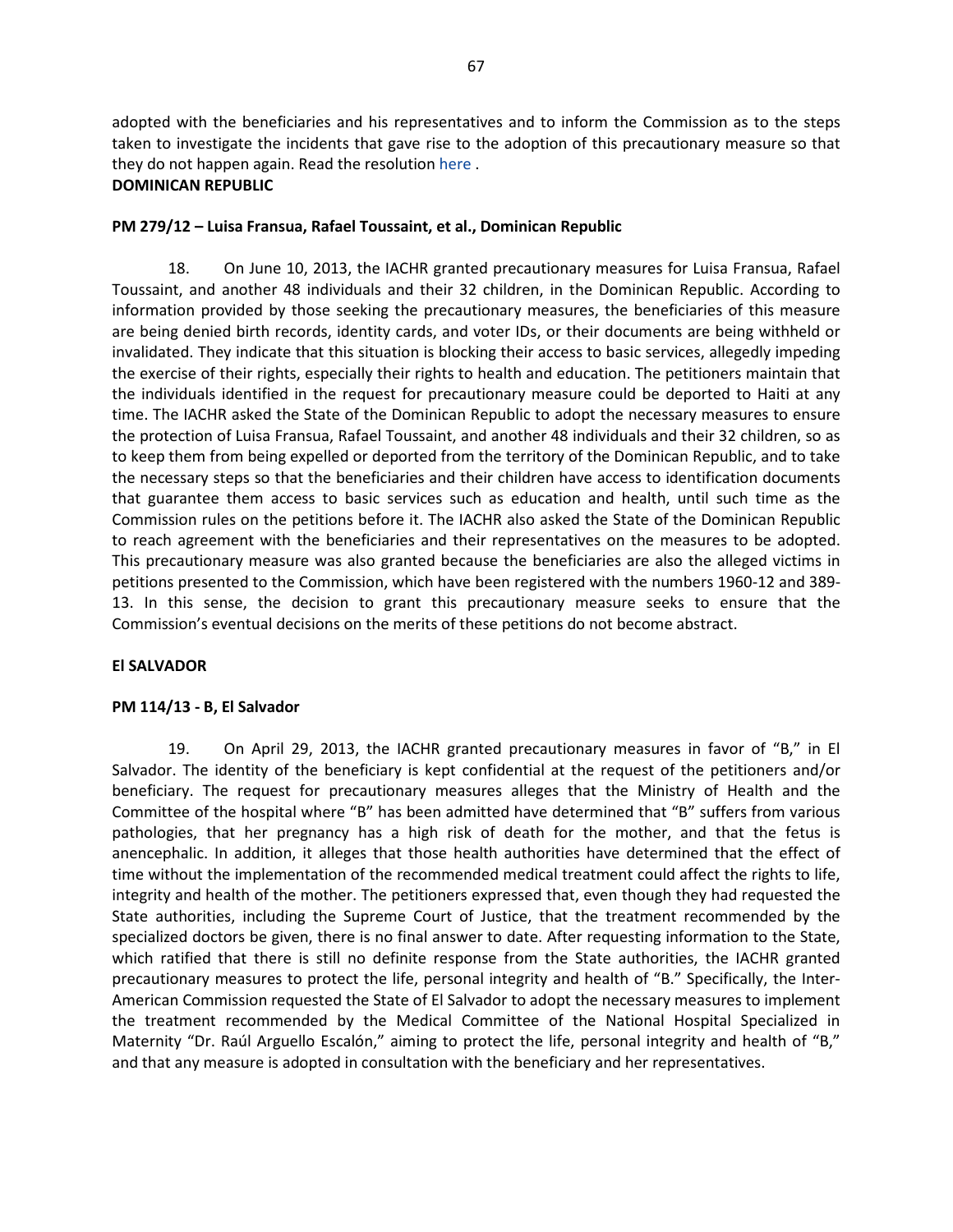20. Considering that the State of El Salvador has allegedly not adopted the necessary measures to safeguard the personal integrity of "B", on May 27 2013, the IACHR requested provisional measures to the Inter-American Court of Human Rights. The Inter-American Court ordered provisional measures on May 29 2013, and lifted them on August 19, 2013.

## **PM 409/13 - Asociación Pro-Búsqueda de Niñas y Niños Desaparecidos regarding El Salvador**

21. On November 21, 2013, the IACHR requested that precautionary measures be adopted in favor of the members of the "Asociación Pro-Búsqueda de Niñas y Niños Desaparecidos" (Association for the Search of Disappeared Children). The request for precautionary measures indicated that on November 14, 2013, three armed men had allegedly broken into the organization, and had subjugated the security staff, the motorcyclist and the President of the organization. Subsequently, they had proceeded to burned down the files of the institution and destroyed their work equipment. After analyzing the factual and legal arguments put forth by the applicants, the Commission considers that the information presented shows prima facie that the members of "Asociación Pro-Búsqueda de Niñas y Niños Desaparecidos" are in a serious and urgent situation, as their lives and personal integrity are threatened and at severe risk. Consequently, in compliance with Article 25 of its Rule of Procedure, the Commission requested the State of El Salvador to adopt the necessary measures to preserve the life and the personal integrity of the members of "Asociación Pro-Búsqueda de Niñas y Niños Desaparecidos", and to inform the Commission as to the steps taken to investigate the incidents that gave rise to the adoption of this precautionary measure so that they do not happen again. The resolution on this precautionary measure is mantained under confidentiality, due to the request of the petitioners not to disclose the identity of some of the members of the organization.

#### **GUATEMALA**

#### **PM 125/13 –Iris Yassmín Barrios Aguilar et al., Guatemala**

22. On June 28, 2013, the IACHR granted precautionary measures for Iris Yassmín Barrios Aguilar, Patricia Isabel Bustamante García, and Pablo Xitumul de Paz, members of the First Court for High-Risk Crimes in the Guatemalan department of Guatemala. The requests for precautionary measures allege that Iris Yassmín Barrios Aguilar, Patricia Isabel Bustamante García, and Pablo Xitumul de Paz are at risk as a result of carrying out their judicial functions in various cases involving organized crime and cases against members of the military allegedly responsible for grave human rights violations such as the "Plan de Sánchez" and "Las Dos Erres" massacres, among other matters. In particular, the petitioners refer to the role the beneficiaries have had in the case against former President José Efraín Ríos Montt, which is reportedly leading to polarization in Guatemala. In this apparent context, the petitioners say that various anonymous pamphlets had been circulated to undermine the legitimacy of their work by claiming that their involvement in the case represented a "threat to peace and stability in the country," which could have serious consequences for their right to life and safety. Moreover, in recent weeks the IACHR has received new information suggesting a series of alleged flaws in the protection arrangements provided for these individuals. In this regard, the petitioners have noted that because their level of risk has allegedly been exacerbated, it is necessary to adopt special protection measures for the members of the First Court for High-Risk Crimes. The IACHR asked the State of Guatemala to take the necessary steps to guarantee the life and physical integrity of Iris Yassmín Barrios Aguilar, Patricia Isabel Bustamante García, and Pablo Xitumul de Paz, and to come to an agreement with the beneficiaries and their representatives as to the measures to be adopted, taking into consideration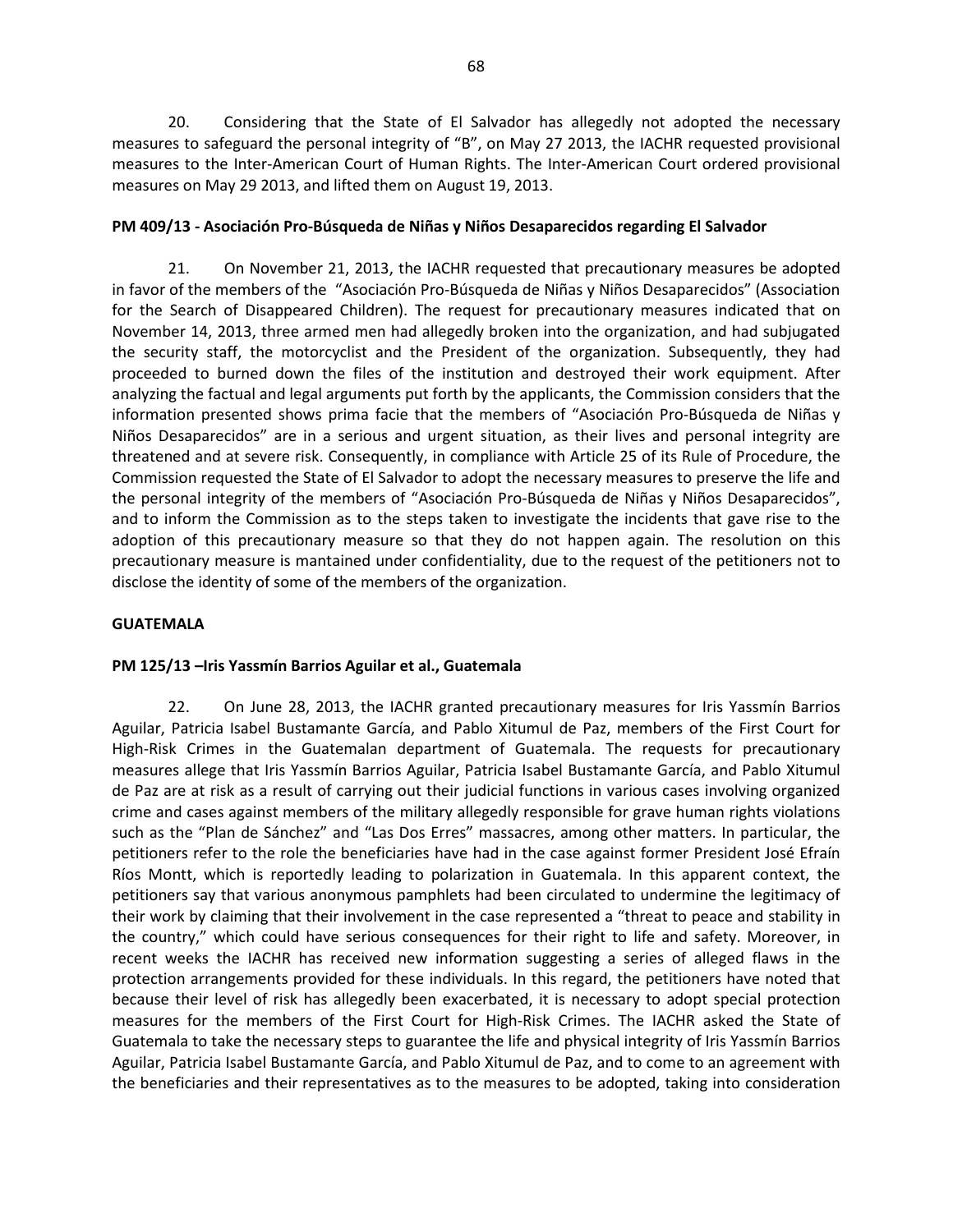the implementation proposal sent by the representatives as to the entity that could coordinate the protection measures.

#### **HAITI**

## **PM 52/13 – 567 Families Living in Grace Village, Haiti**

23. On March 26, 2013, the IACHR granted precautionary measures for the residents of the Grace Village camp for displaced persons, in Carrefour, Haiti. The request for precautionary measures indicates that there is a risk to the life and integrity of the displaced individuals who currently live in Grace Village, a camp built to temporarily house people who were displaced by the 2010 earthquake. The petitioners contend that some 567 families live there, under inhumane and unhealthy conditions, with very limited access to food, potable water, and health-care services. They also point to an alleged context of extrajudicial forced evictions, carried out without following legal procedures, allegedly with the use of violence, and purportedly without providing living alternatives or relocation. In addition, the petition claims that women and children are especially vulnerable, particularly due to the intimidation and sexual harassment on the part of camp managers, and that people are targets of reprisals when they take action to defend the rights of the camp residents. The IACHR asked the State of Haiti to adopt the necessary measures to prevent the use of force and violence in any eviction, and in particular to ensure that the actions of public authorities and private individuals do not present a risk to the life and physical integrity of the camp residents. The Commission also requested that the State implement effective security measures in the camp, including adequate patrols carried out around and inside the camp and police stations set up near the camp; to this effect, the Commission asked the State that these security measures be implemented with special regard for women and children. Further, the Commission asked the State to ensure that the residents have access to drinking water. The measures should be worked out with the beneficiaries and their representatives, and the Commission requested that the camp's residents committee and grassroots women's groups be ensured full participation in the planning and execution of all measures implemented for the residents, including those designed to prevent sexual violence and other types of violence in the camp. Finally, the Commission asked the State to keep it informed as to the steps taken to investigate the incidents that led to the adoption of precautionary measures.

#### **PM 7/3 - Vilasson Séraphin and others, Haiti**

24. On July 24, 2013 , the IACHR granted precautionary measures in favor of Vilasson Seraphin, Jeanne Joseph, Johanne Jean-Claude, Jean-Rony Figaro, Roselande Jourdain y Lucmane Louis-Jean, in Haiti. The request for precautionary measures alleges that on December 29, 2012, André Seraphin, member of several civil society organizations, had been kidnapped from his home in the city of Cap- Haitien, allegedly by a group of people who work under orders of a Senator. The next day his body had allegedly been found dead with signs of torture. The request alleges that André had been murdered for allegedly denounced arbitrary acts committed by the gang and the support of the Senator to such acts. Additionally, it is alleged that the father and mother of the victim and the applicant organization, were being persecuted and threatened by the gang and by the presumptive Senator, for trying to seek justice in the case of André Seraphin. On April 2, 2013, the IACHR requested information from both parties on the alleged risk of the proposed beneficiaries, but the State has not so far responded. The IACHR asked the State of Haiti to adopt the necessary measures to guarantee the life and integrity of Vilasson Seraphin, Jeanne Joseph, Johanne Jean-Claude, Jean-Rony Figaro, Roselande Jourdain y Lucmane Louis-Jean, and agree on the measures to be adopted with the beneficiaries and their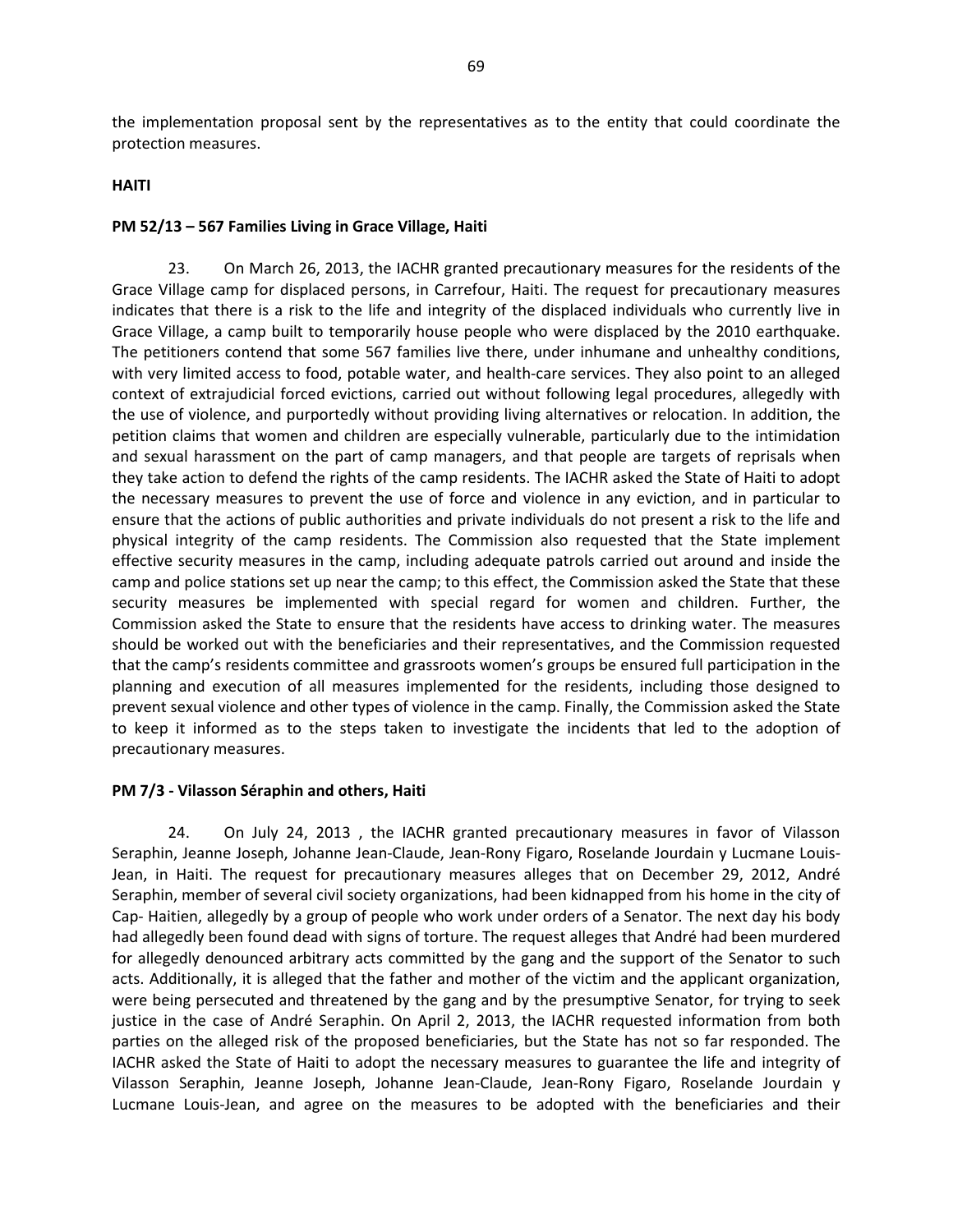representatives. The Commission also requested the State to report on the actions taken to investigate the facts that gave rise to the precautionary measures. The IACHR also requested the State to report to the Commission on the implementation of these measures.

## **PM 157/13 - Members of Union des Citoyens Conséquents pour le Respect des Droits de l'Homme, Haiti**

25. On September 23, 2013, the Commission requested the adoption of precautionary measures pursuant to Article 25 (1) of its Rules of Procedure, in order to avoid irreparable harm to life and personal integrity of members of the Union des Citoyens Conséquents pour le Respect des Droits de l'Homme ("Consistent Citizens Union for Human Rights", UCCRDH), who claim to be in a dangerous situation due to a number of threats, harassment and acts of violence allegedly in retaliation to the work they perform in defense of human rights in Haiti. Through its resolution, the Commission requested the Government of Haiti to take the necessary measures to guarantee the life and personal integrity of Jean Guernal Degand, Jimmy Simplis, Marieclaude Marcelin, Réginald Henry y Saintilma Verdieu. The Commission also requested the Government of Haiti to report on the actions taken to investigate the facts that led to the adoption of this precautionary measure, and to inform, within 15 days from the date of this resolution, on the adoption of precautionary measures required, and update such information regularly. Read the resolutio[n here.](http://www.oas.org/en/iachr/decisions/pdf/Resolution2-13(MC-157-13).pdf)

## **PM 304/13 - Patrice Florvilus and members of the organization "Défense des Opprimés", Haiti**

26. On November 27, 2013, the IACHR requested that precautionary measures be adopted in favor of Patrice Florvilus and the members of the organization "Défense des Opprimés". The request for precautionary measures alleged that these persons were in a situation of risk, due to a series of threats, harassment and persecution in retaliation of the activities they carry out in defense of human rights in Haiti. On October 2, 2013, the IACHR requested information from the State, but did not receive a response. In addition, the applicants provided new information concerning alleged new risk situations the organization is supposedly facing. Consequently, in compliance with Article 25 of its Rule of Procedure, the Commission requested the State of Haiti to adopt the necessary measures to preserve the life and the personal integrity of Patrice Florvilus and the members of the organization "Défense des Opprimés", to agree on the measures to be adopted with the beneficiaries and his representatives and to inform the Commission as to the steps taken to investigate the incidents that gave rise to the adoption of this precautionary measure so that they do not happen again. Read the Resolution [here.](http://www.oas.org/en/iachr/decisions/pdf/Resolution10-13(MC-304-13).pdf)

## **HONDURAS**

# **MC 416/13 - Members of the Movimiento Amplio por la Dignidad y la Justicia (MADJ) and their Families, Honduras**

27. On December 19, 2013, the IACHR requested that precautionary measures be adopted for the members of the Movimiento Amplio por la Dignidad y la Justicia (MADJ) and their families, in Honduras. The request for precautionary measures alleges that the members of the MADJ have been receiving a series of threats and acts of harassment and violence because of their work in defense of the natural resources of the indigenous peoples in the Locomapa sector of the department of Yoro. After analyzing the allegations of fact and law submitted by the petitioners, the Commission believes that the information presented suggests that the situation of the MADJ members and their respective families is serious and urgent, as their lives and physical integrity are said to be under threat and at grave risk. Therefore, pursuant to Article 25 of the IACHR Rules of Procedure, the Commission asked the State of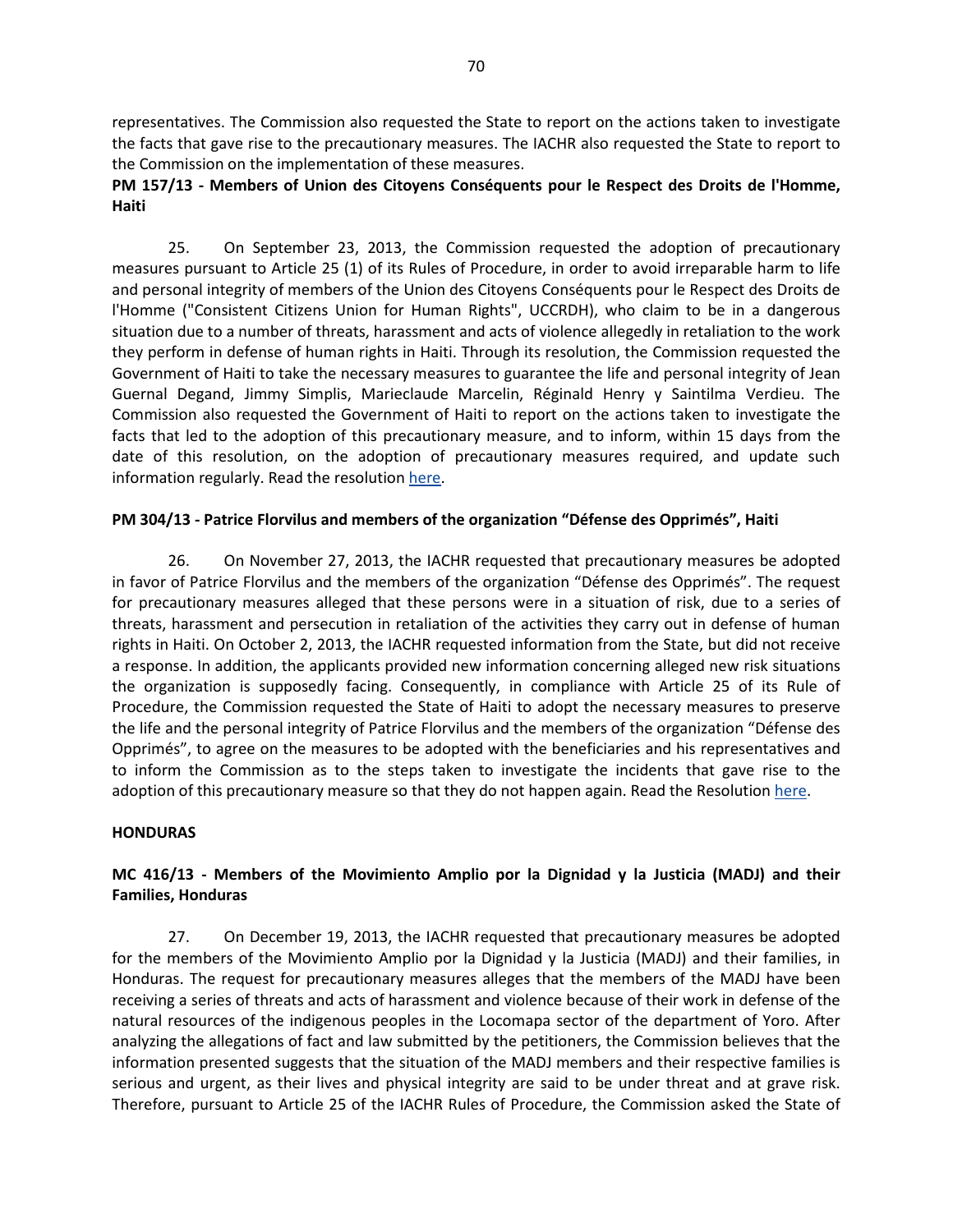Honduras to adopt the necessary measures to preserve the lives and physical integrity of the 18 members of the Movimiento Amplio por la Dignidad y la Justicia (MADJ) and their family members; reach agreement with the beneficiaries and their families on the measures to be adopted; and inform the Commission as to the steps taken to investigate the incidents that gave rise to the adoption of this precautionary measure so that such incidents do not happen again. Read the resolution [here.](http://www.oas.org/en/iachr/decisions/pdf/Resolution12-13(MC-416-13).pdf)

## **MC 195/13 - Leaders and Human Rights Defenders from the Community of Nueva Esperanza and the Regional Council of the Florida Sector, Honduras**

28. On December 24, 2013, the IACHR requested that precautionary measures be adopted for Adonis Romero and other individuals identified in the documents provided, who are said to be leaders and human rights defenders from the community of Nueva Esperanza and the Regional Council (Patronato Regional) of the Florida sector, in the municipality of Tela, department of Atlántida. The request for precautionary measures alleges that the proposed beneficiaries are at risk because of their work to oppose various mining projects reportedly being carried out in the area. On August 28, 2013, the IACHR requested information from the State. As of the date this measure was granted, the State had not responded to the request for information. After analyzing the allegations of fact and law submitted by the petitioners, the Commission believes that the information presented suggests that Adonis Romero and other alleged leaders and human rights defenders from the community of Nueva Esperanza and the Regional Council of the Florida sector are facing a serious and urgent situation, as their lives and physical integrity are said to be at serious risk. Therefore, pursuant to Article 25 of the IACHR Rules of Procedure, the Commission asked the State of Honduras to adopt the necessary measures to guarantee the lives and physical integrity of the 18 leaders and human rights defenders identified, who belong to the Nueva Esperanza community and the Regional Council of the Florida Sector; reach agreement with the beneficiaries and their families on the measures to be adopted; and inform the Commission as to the steps taken to investigate the incidents that gave rise to the adoption of this precautionary measure so that such incidents do not happen again. Read resolution [here.](http://www.oas.org/en/iachr/decisions/pdf/Resolution13-13(MC-195-13).pdf)

#### **JAMAICA**

## **PM 137/13 – Girls Deprived of Liberty in adult detention centres, Jamaica**

29. On July 31, 2013, the IACHR granted precautionary measures in favor of girls deprived of liberty in adult detention centres, in Jamaica. The request for precautionary measures alleges that girls are detained with adults and in conditions that presumably place them at risk of irreparable harm. The applicants also allege the presumed failure of the pertinent authorities to take measures and prevent the girls from hurting themselves and/or suffer abuses by adults and peers. The IACHR requested information to the State in May and June 2013, and later received information indicating that the risk situation allegedly continues. The IACHR granted precautionary measures to protect the life and physical integrity of the girls deprived of liberty in adult detention centres. Specifically, the Inter-American Commission requested the State of Jamaica to adopt all necessary measures to protect the life and personal integrity of the beneficiaries, providing the physical and mental medical care required by the beneficiaries and investigate the allegation of sexual and physical abuses; to provide the IACHR with a list of all girls being held at adult detention centres, containing their names, ages, current judicial status and health situations; and to adopt the necessary measures to transfer all girls from the Horizon Adult Remand Centre, Fort August Adult Correctional Centre and all other adult detention centres, to appropriate facilities, taking into account their legal status and any medical or phsychological needs, and preventing any children to be deprived of liberty in adult detention centres.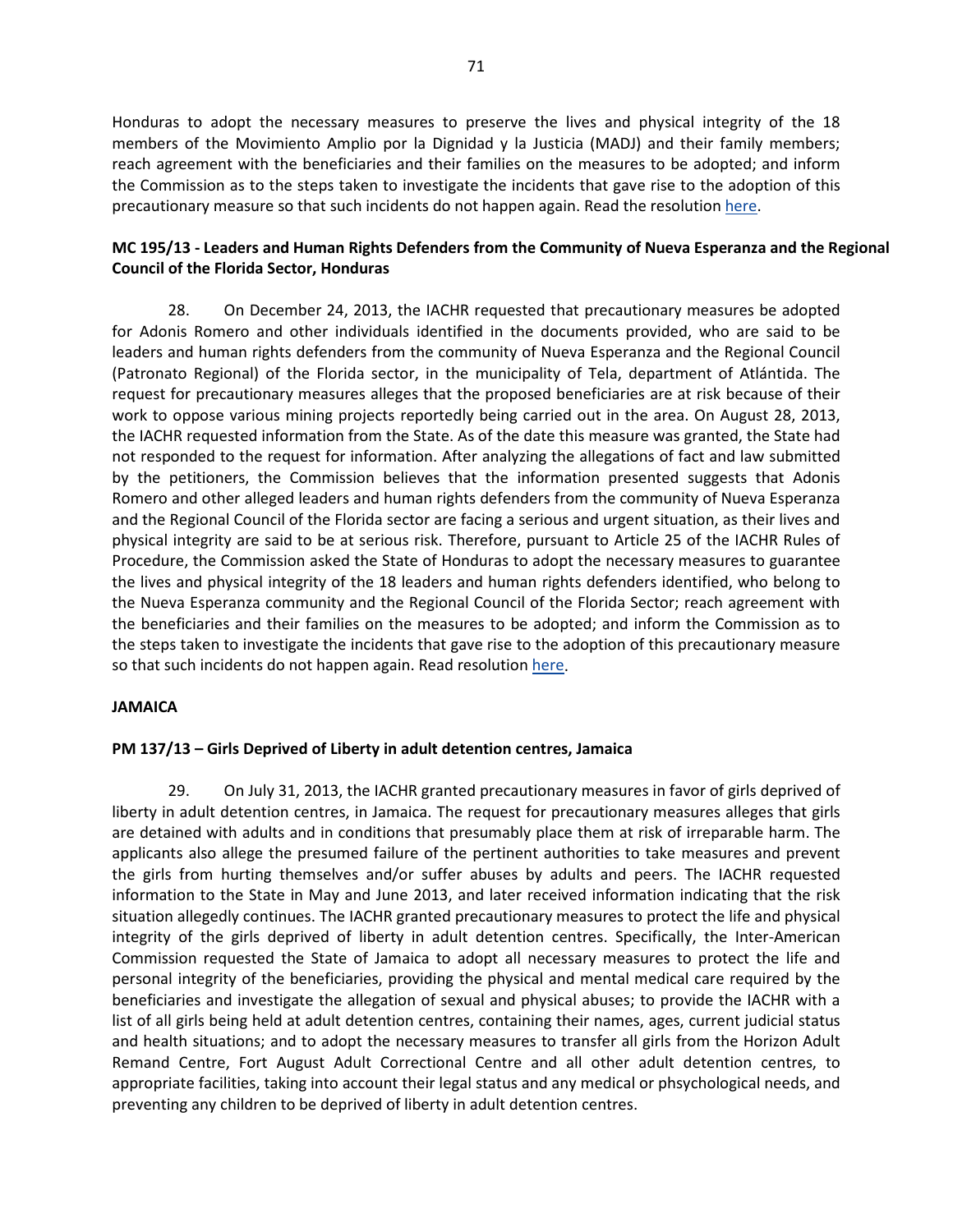#### **MEXICO**

#### **PM 391/12 - Toribio Jaime Muñoz González and others, Mexico**

30. On April 16, 2013, the IACHR granted precautionary measures in favor of Toribio Jaime Muñoz González, Guadalupe Muñoz Veleta, Jaime Munoz Veleta, Óscar Munoz Veleta, Hugo Muñoz Veleta, Nemesio Solís González, Luis Romo Muñoz, and Óscar Guadalupe Cruz Bustos, in México. The request for precautionary measures alleges that the persons concerned have disappeared. The Commission notes that the State had taken some measures to find the location of the alleged disappeared. However, such measures have not yielded progress that sheds light on the facts. The Commission asked the State of Mexico to adopt, immediately, all necessary measures to determine the status and whereabouts of Toribio Jaime Muñoz González, Guadalupe Muñoz Veleta, Jaime Muñoz Veleta, Óscar Muñoz Veleta, Hugo Muñoz Veleta, Nemesio Solís González, Luis Romo Muñoz, y Óscar Guadalupe Cruz Bustos, and to protect their life and personal integrity. The Commission also requested the State to report to the Commission on the implementation of these measures, and to report on the adoption of the same, and to update such information regularly.

## **PM 273/11 - Fray Tomás González Castillo, Ruben Figueroa, staff Home- Shelter migrants 'La 72' and others, Mexico**

31. On April 19, 2013, the IACHR granted precautionary measures in favor of Fray Tomás González Castillo, Ruben Figueroa, staff Home- Shelter migrants 'La 72' and migrants who are in the same place, in Mexico. The request for precautionary measures alleges that the persons mentioned are at a risk related to the security situation of migrants in the area, alleged actions of retaliation for their activities as human rights defenders, the alleged permanent harassment of a person called ' La Chaquira', among others. The Commission has taken note on the implementation of a series of protective measures in favor of the members of the Home -Shelter ' La 72', by the state authorities. However, the Commission has continued receiving information on alleged constant threats and harassment against the persons mentioned. The Commission asked the State of Mexico to adopt the necessary measures to guarantee the life and physical integrity of Fray Tomás González Castillo, Ruben Figueroa, staff Home-Shelter migrants 'La 72' and migrants who are therein. The Commission also requested the State to conclude the protective measures adopted with the beneficiaries and their representatives, and report on security measures taken to carry out their work as human rights defenders without interference. The Commission also requested the State to report on the actions taken to investigate the facts that gave rise to the precautionary measures, and to report to the Commission on the implementation of these measures.

#### **PM 338/13 – Lorenzo Santos Torres and Family, Mexico**

32. On November 8, 2013, the IACHR requested that precautionary measures be adopted for Lorenzo Santos Torres and his family, in Mexico. The request for precautionary measures received by the Commission on October 7, 2013, alleges that the life and personal integrity of Lorenzo Santos Torres and his family are at risk, in the context of a social and agrarian conflict in Santiago Amoltepec. On October 24, the IACHR requested information from the State, which presented its report on October 29. The petitioners provided additional information on October 29 and 31. After analyzing the allegations of fact and law submitted by both parties, the Commission believes that the information presented suggests that Lorenzo Santos Torres and his family are threatened and at serious risk. Therefore,